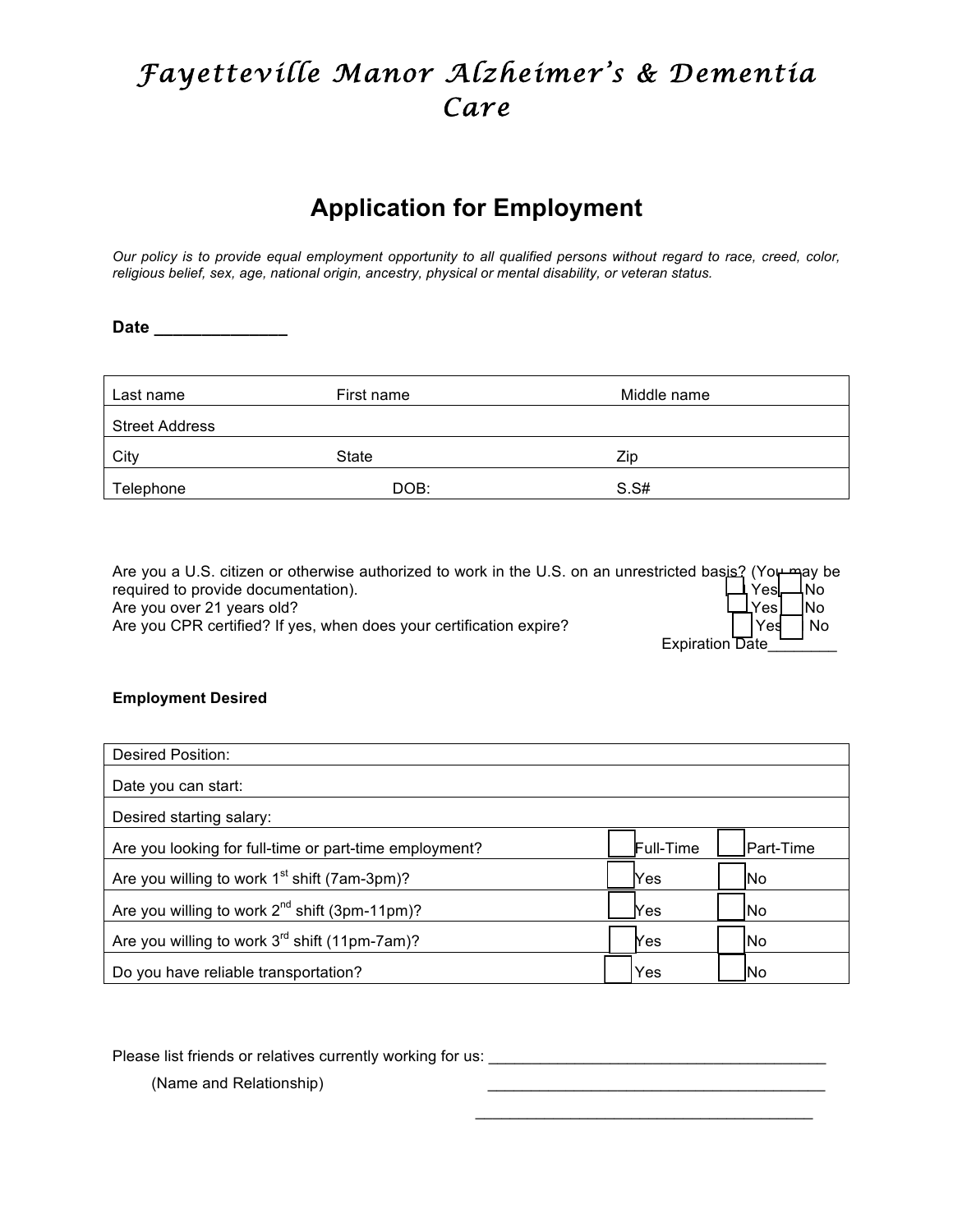| How did you hear of this opening?            |        |                                    |
|----------------------------------------------|--------|------------------------------------|
| Have you ever applied for employment here?   |        | $\odot$ Yes $\odot$ No             |
| When?                                        | Where? |                                    |
| Have you ever been employed by this company? |        | $\lambda_{\text{res}}(\bullet)$ No |
| When?                                        | Where? |                                    |
| Are you presently employed?                  |        | $\bullet$ No<br>′es (              |
| May we contact your present employer?        |        | 'es                                |

## **Education**

|                       | School Name and Location | Year | Major | Degree |
|-----------------------|--------------------------|------|-------|--------|
| <b>High School</b>    |                          |      |       |        |
| College               |                          |      |       |        |
| Post-College          |                          |      |       |        |
| <b>Other Training</b> |                          |      |       |        |

In addition to your work history, are there are other skills, qualifications, or experience that we should consider?  $\_$  , and the state of the state of the state of the state of the state of the state of the state of the state of the state of the state of the state of the state of the state of the state of the state of the state of the

 $\_$  , and the state of the state of the state of the state of the state of the state of the state of the state of the state of the state of the state of the state of the state of the state of the state of the state of the  $\_$  , and the state of the state of the state of the state of the state of the state of the state of the state of the state of the state of the state of the state of the state of the state of the state of the state of the

 $\_$  , and the state of the state of the state of the state of the state of the state of the state of the state of the state of the state of the state of the state of the state of the state of the state of the state of the  $\_$  , and the state of the state of the state of the state of the state of the state of the state of the state of the state of the state of the state of the state of the state of the state of the state of the state of the

 $\_$  , and the state of the state of the state of the state of the state of the state of the state of the state of the state of the state of the state of the state of the state of the state of the state of the state of the  $\_$  , and the state of the state of the state of the state of the state of the state of the state of the state of the state of the state of the state of the state of the state of the state of the state of the state of the

 $\_$  , and the set of the set of the set of the set of the set of the set of the set of the set of the set of the set of the set of the set of the set of the set of the set of the set of the set of the set of the set of th  $\_$  , and the state of the state of the state of the state of the state of the state of the state of the state of the state of the state of the state of the state of the state of the state of the state of the state of the  $\_$  , and the state of the state of the state of the state of the state of the state of the state of the state of the state of the state of the state of the state of the state of the state of the state of the state of the  $\_$  , and the state of the state of the state of the state of the state of the state of the state of the state of the state of the state of the state of the state of the state of the state of the state of the state of the

Are you planning to continue your studies?  $\bigcap$  Yes  $\bigcap$  Yes  $\bigcap$  Yes  $\bigcap$  No

If yes, where and what courses of study?

**Have you ever been arrested? All Accords Contained a Security Contained a Security Contained a Security Contained a Security Contained a Security Contained a Security Contained a Security Contained a Security Containe** 

If yes, please describe conditions. \_\_\_\_\_\_\_\_\_\_\_\_\_\_\_\_\_\_\_\_\_\_\_\_\_\_\_\_\_\_\_\_\_\_\_\_\_\_\_\_\_\_\_\_\_\_\_\_\_\_\_\_\_\_\_\_

## **Have you ever been convicted of a crime? All intervals and All intervals and All intervals and Yes (All intervals and Yes (All intervals and Yes (All intervals and Yes (All intervals and Yes (All intervals and Yes of Al**

If yes, please describe conditions.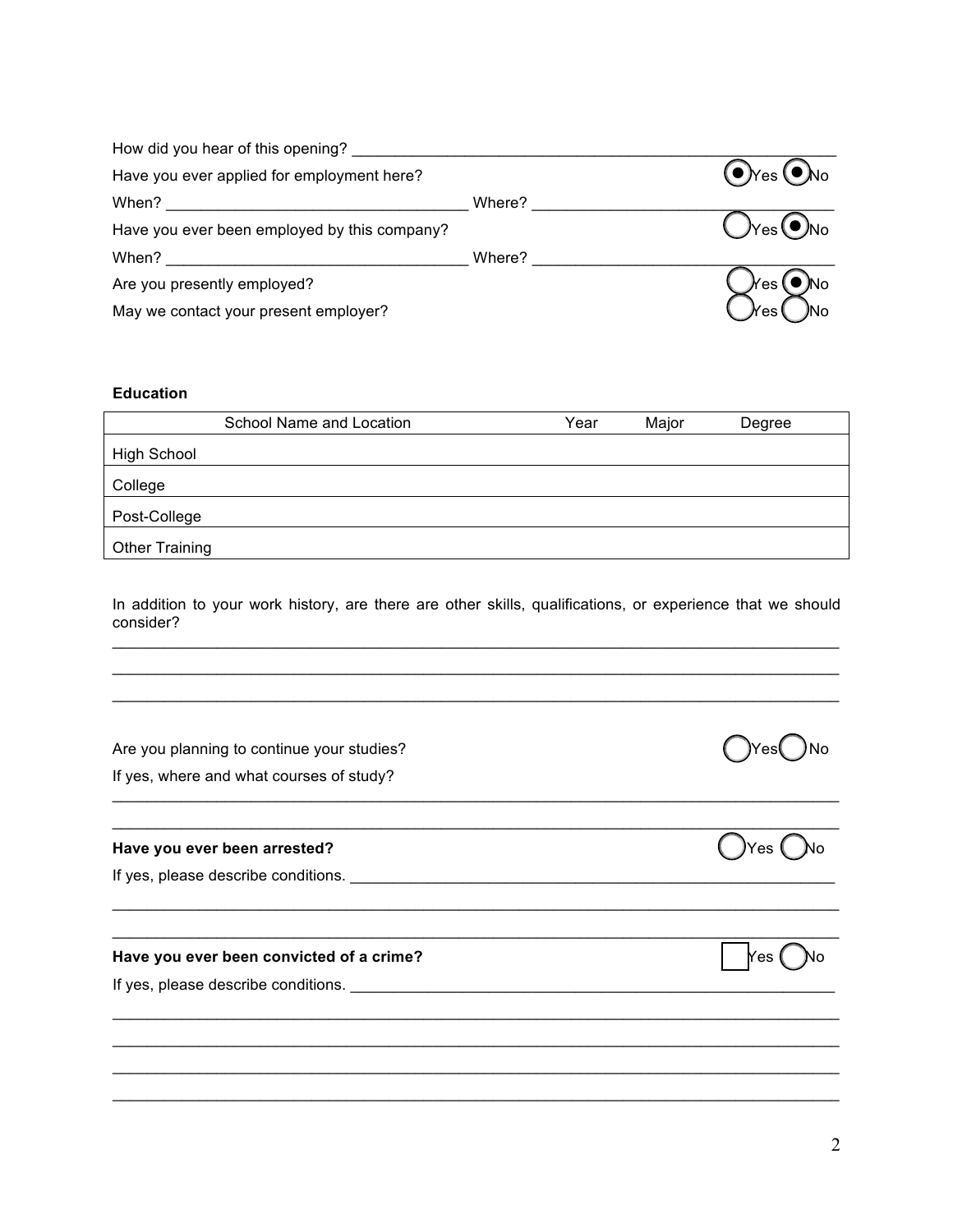## **Employment History (***Start with most recent employer***)**

| <b>Company Name</b>                  |                    |                        |  |  |
|--------------------------------------|--------------------|------------------------|--|--|
| Address                              |                    | Telephone              |  |  |
| Date Started<br><b>Starting Wage</b> |                    | Position               |  |  |
| Date Ended                           | <b>Ending Wage</b> | <b>Ending Position</b> |  |  |
| Name of Supervisor                   |                    |                        |  |  |
| May we contact? $\Box$ Yes $\Box$ No |                    |                        |  |  |
| Responsibilities                     |                    |                        |  |  |
| Reason for leaving                   |                    |                        |  |  |

| Company Name                         |                      |                        |  |  |
|--------------------------------------|----------------------|------------------------|--|--|
| Address                              |                      | Telephone              |  |  |
| Date Started                         | <b>Starting Wage</b> | Position               |  |  |
| Date Ended                           | <b>Ending Wage</b>   | <b>Ending Position</b> |  |  |
| Name of Supervisor                   |                      |                        |  |  |
| May we contact? $\Box$ Yes $\Box$ No |                      |                        |  |  |
| Responsibilities                     |                      |                        |  |  |
| Reason for leaving                   |                      |                        |  |  |

| Company Name                         |                    |                        |  |  |
|--------------------------------------|--------------------|------------------------|--|--|
| Address                              |                    | Telephone              |  |  |
| Date Started<br><b>Starting Wage</b> |                    | Position               |  |  |
| Date Ended                           | <b>Ending Wage</b> | <b>Ending Position</b> |  |  |
| Name of Supervisor                   |                    |                        |  |  |
| May we contact? $\Box$ Yes $\Box$ No |                    |                        |  |  |
| <b>Responsibilities</b>              |                    |                        |  |  |
| Reason for leaving                   |                    |                        |  |  |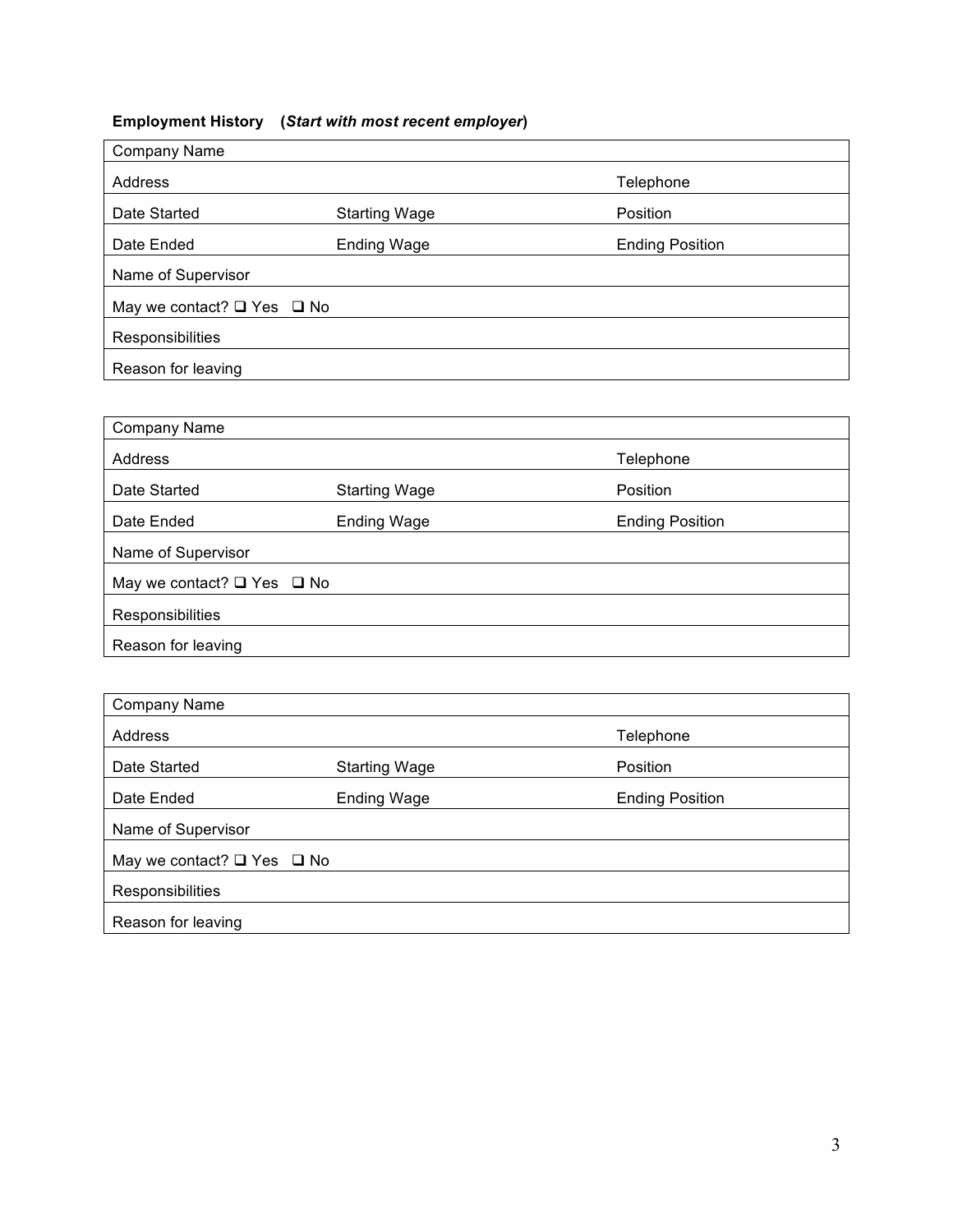## **References**

|  | List three personal references, not related to you, who have known you for more than one year.<br>Address experience and the contract of the contract of the contract of the contract of the contract of the contract of the contract of the contract of the contract of the contract of the contract of the contract of the con |
|--|----------------------------------------------------------------------------------------------------------------------------------------------------------------------------------------------------------------------------------------------------------------------------------------------------------------------------------|

#### **Please Read Before Signing:**

I certify that all information provided by me on this application is true and complete to the best of my knowledge and that I have withheld nothing that, if disclosed, would alter the integrity of this application.

I authorize my previous employers, schools, or persons listed as references to give any information regarding employment or educational record. I agree that this company and my previous employers will not be held liable in any respect if a job offer is not extended, or is withdrawn, or employment is terminated because of false statements, omissions, or answers made by myself on this application. In the event of any employment with this company, I will comply with all rules and regulations as set by the company in any communication distributed to the employees.

In compliance with the Immigration Reform and Control Act of 1986, I understand that I am required to provide approved documentation to the company that verifies my right to work in the United States on the first day of employment. I have received from the company a list of the approved documents that are required.

I understand that employment at this company is "at will," which means that either I or this company can terminate the employment relationship at any time, with or without prior notice, and for any reason not prohibited by statute. All employment is continued on that basis. I hereby acknowledge that I have read and understand the above statements.

Signature **Date 20 and 20 and 20 and 20 and 20 and 20 and 20 and 20 and 20 and 20 and 20 and 20 and 20 and 20** 

| )ate |  |  |  |
|------|--|--|--|
|      |  |  |  |